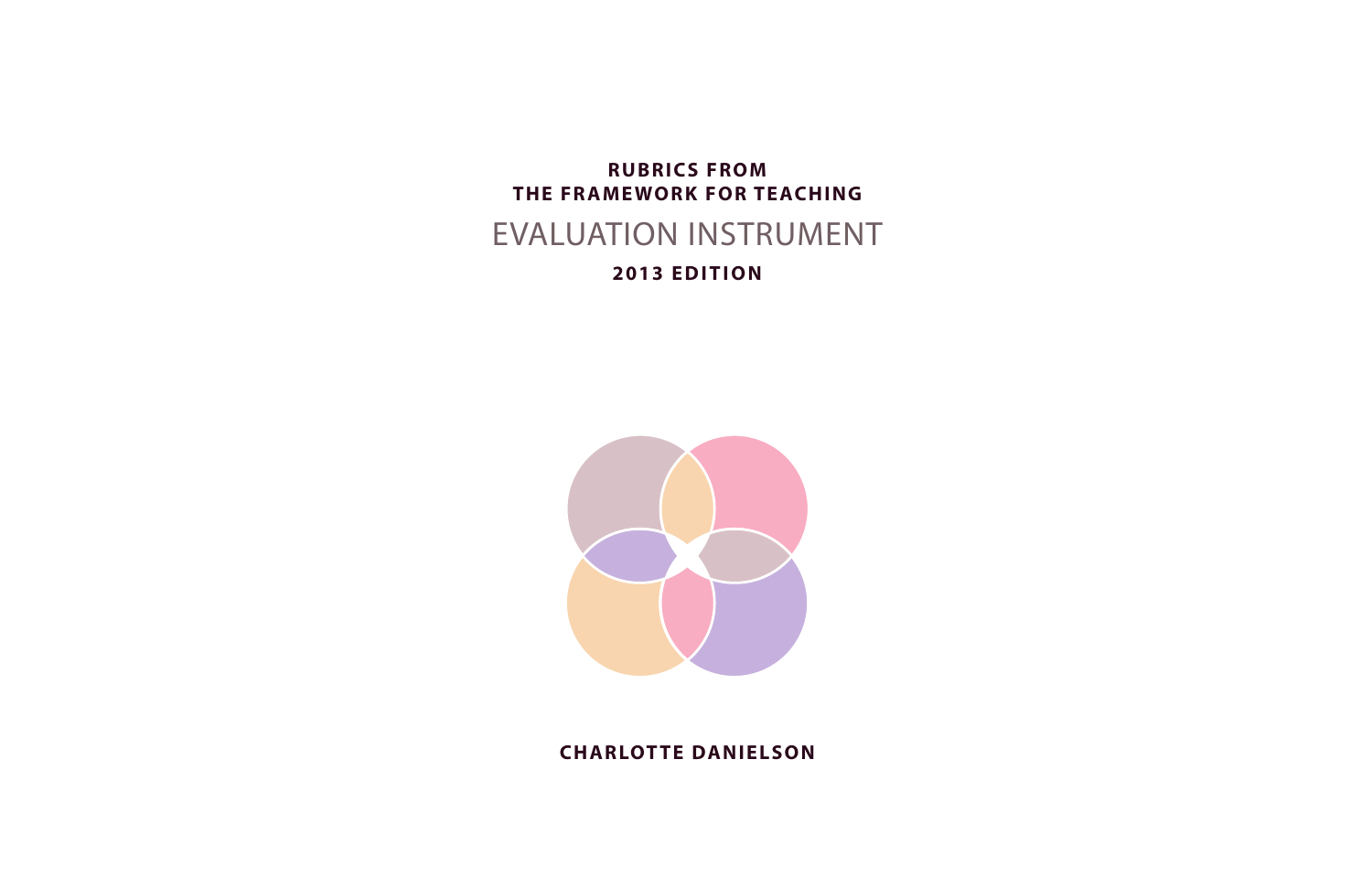# **Domain 1: Planning and Preparation**

| Component                                              | Unsatisfactory                                                                                                                                                                                                                                                                                                                                                                 | <b>Basi</b>                                                                                                                                                                                                                                                                                                                                                                                                                       | <b>Proficient</b>                                                                                                                                                                                                                                                                                                                                                                    | <b>Distinguished</b>                                                                                                                                                                                                                                                                                                                                                                                                                                                                                                                                               |
|--------------------------------------------------------|--------------------------------------------------------------------------------------------------------------------------------------------------------------------------------------------------------------------------------------------------------------------------------------------------------------------------------------------------------------------------------|-----------------------------------------------------------------------------------------------------------------------------------------------------------------------------------------------------------------------------------------------------------------------------------------------------------------------------------------------------------------------------------------------------------------------------------|--------------------------------------------------------------------------------------------------------------------------------------------------------------------------------------------------------------------------------------------------------------------------------------------------------------------------------------------------------------------------------------|--------------------------------------------------------------------------------------------------------------------------------------------------------------------------------------------------------------------------------------------------------------------------------------------------------------------------------------------------------------------------------------------------------------------------------------------------------------------------------------------------------------------------------------------------------------------|
| 1a: Demonstrating Knowledge<br>of Content and Pedagogy | In planning and practice, the teacher makes content<br>errors or does not correct errors made by students. The<br>teacher displays little understanding of prerequisite<br>knowledge important to student learning of the content<br>The teacher displays little or no understanding of the<br>range of pedagogical approaches suitable to student<br>learning of the content. | The teacher is familiar with the important concepts<br>in the discipline but displays a lack of awareness of<br>how these concepts relate to one another. The teacher<br>indicates some awareness of prerequisite learning,<br>although such knowledge may be inaccurate or<br>incomplete. The teacher's plans and practice reflect<br>a limited range of pedagogical approaches to the<br>discipline or to the students.         | The teacher displays solid knowledge of the important<br>concepts in the discipline and how these relate to<br>one another. The teacher demonstrates accurate<br>understanding of prerequisite relationships among<br>topics. The teacher's plans and practice reflect familiarity<br>with a wide range of effective pedagogical approaches in<br>the subject.                       | The teacher displays extensive knowledge of the<br>important concepts in the discipline and how these<br>relate both to one another and to other disciplines. The<br>teacher demonstrates understanding of prerequisite<br>relationships among topics and concepts and<br>understands the link to necessary cognitive structures<br>that ensure student understanding. The teacher's plans<br>and practice reflect familiarity with a wide range of<br>effective pedagogical approaches in the discipline and<br>the ability to anticipate student misconceptions. |
| 1b: Demonstrating Knowledge<br>of Students             | The teacher displays minimal understanding of how<br>students learn-and little knowledge of their varied<br>approaches to learning, knowledge and skills, special<br>needs, and interests and cultural heritages-and does<br>not indicate that such knowledge is valuable.                                                                                                     | The teacher displays generally accurate knowledge<br>of how students learn and of their varied approaches<br>to learning, knowledge and skills, special needs, and<br>interests and cultural heritages, yet may apply this<br>knowledge not to individual students but to the class as<br>a whole.                                                                                                                                | The teacher understands the active nature of student<br>learning and attains information about levels of<br>development for groups of students. The teacher also<br>purposefully acquires knowledge from several sources<br>about groups of students' varied approaches to learning,<br>knowledge and skills, special needs, and interests and<br>cultural heritages.                | The teacher understands the active nature of student<br>learning and acquires information about levels of<br>development for individual students. The teacher<br>also systematically acquires knowledge from several<br>sources about individual students' varied approaches<br>to learning, knowledge and skills, special needs, and<br>interests and cultural heritages.                                                                                                                                                                                         |
| 1c: Setting<br><b>Instructional Outcomes</b>           | The outcomes represent low expectations for students<br>and lack of rigor, and not all of these outcomes reflect<br>important learning in the discipline. They are stated as<br>student activities, rather than as outcomes for learning.<br>Outcomes reflect only one type of learning and only<br>one discipline or strand and are suitable for only some<br>students.       | Outcomes represent moderately high expectations and<br>rigor. Some reflect important learning in the discipline<br>and consist of a combination of outcomes and activities.<br>Outcomes reflect several types of learning, but teacher<br>has made no effort at coordination or integration.<br>Outcomes, based on global assessments of student<br>learning, are suitable for most of the students in the<br>class.              | Most outcomes represent rigorous and important<br>learning in the discipline and are clear, are written in the<br>form of student learning, and suggest viable methods<br>of assessment. Outcomes reflect several different types<br>of learning and opportunities for coordination, and<br>they are differentiated, in whatever way is needed, for<br>different groups of students. | All outcomes represent high-level learning in the<br>discipline. They are clear, are written in the form<br>of student learning, and permit viable methods<br>of assessment. Outcomes reflect several different<br>types of learning and, where appropriate, represent<br>both coordination and integration. Outcomes are<br>differentiated, in whatever way is needed, for individual<br>students.                                                                                                                                                                |
| 1d: Demonstrating Knowledge<br>of Resources            | The teacher is unaware of resources to assist student<br>learning beyond materials provided by the school<br>or district, nor is the teacher aware of resources for<br>expanding one's own professional skill.                                                                                                                                                                 | The teacher displays some awareness of resources<br>beyond those provided by the school or district for<br>classroom use and for extending one's professional skill<br>but does not seek to expand this knowledge.                                                                                                                                                                                                                | The teacher displays awareness of resources beyond<br>those provided by the school or district, including those<br>on the Internet, for classroom use and for extending<br>one's professional skill, and seeks out such resources.                                                                                                                                                   | The teacher's knowledge of resources for classroom use<br>and for extending one's professional skill is extensive,<br>including those available through the school or district,<br>in the community, through professional organizations<br>and universities, and on the Internet.                                                                                                                                                                                                                                                                                  |
| 1e: Designing<br>Coherent<br>Instruction               | Learning activities are poorly aligned with the<br>instructional outcomes, do not follow an organized<br>progression, are not designed to engage students in<br>active intellectual activity, and have unrealistic time<br>allocations. Instructional groups are not suitable to the<br>activities and offer no variety.                                                       | Some of the learning activities and materials are aligned<br>with the instructional outcomes and represent moderate  <br>cognitive challenge, but with no differentiation for<br>different students. Instructional groups partially support<br>the activities, with some variety. The lesson or unit has a<br>recognizable structure; but the progression of activities<br>is uneven, with only some reasonable time allocations. | Most of the learning activities are aligned with the<br>instructional outcomes and follow an organized<br>progression suitable to groups of students. The learning<br>activities have reasonable time allocations; they<br>represent significant cognitive challenge, with some<br>differentiation for different groups of students and<br>varied use of instructional groups.       | The sequence of learning activities follows a coherent<br>sequence, is aligned to instructional goals, and is<br>designed to engage students in high-level cognitive<br>activity. These are appropriately differentiated for<br>individual learners. Instructional groups are varied<br>appropriately, with some opportunity for student choice.                                                                                                                                                                                                                   |
| 1f: Designing<br><b>Student</b><br><b>Assessments</b>  | Assessment procedures are not congruent with<br>instructional outcomes and lack criteria by which<br>student performance will be assessed. The teacher has<br>no plan to incorporate formative assessment in the<br>lesson or unit.                                                                                                                                            | Assessment procedures are partially congruent with<br>instructional outcomes. Assessment criteria and<br>standards have been developed, but they are not clear.<br>The teacher's approach to using formative assessment is<br>rudimentary, including only some of the instructional<br>outcomes.                                                                                                                                  | All the instructional outcomes may be assessed by the<br>proposed assessment plan; assessment methodologies<br>may have been adapted for groups of students.<br>Assessment criteria and standards are clear. The teacher<br>has a well-developed strategy for using formative<br>assessment and has designed particular approaches to<br>be used.                                    | All the instructional outcomes may be assessed by<br>the proposed assessment plan, with clear criteria for<br>assessing student work. The plan contains evidence of<br>student contribution to its development. Assessment<br>methodologies have been adapted for individual<br>students as the need has arisen. The approach to using<br>formative assessment is well designed and includes<br>student as well as teacher use of the assessment<br>information.                                                                                                   |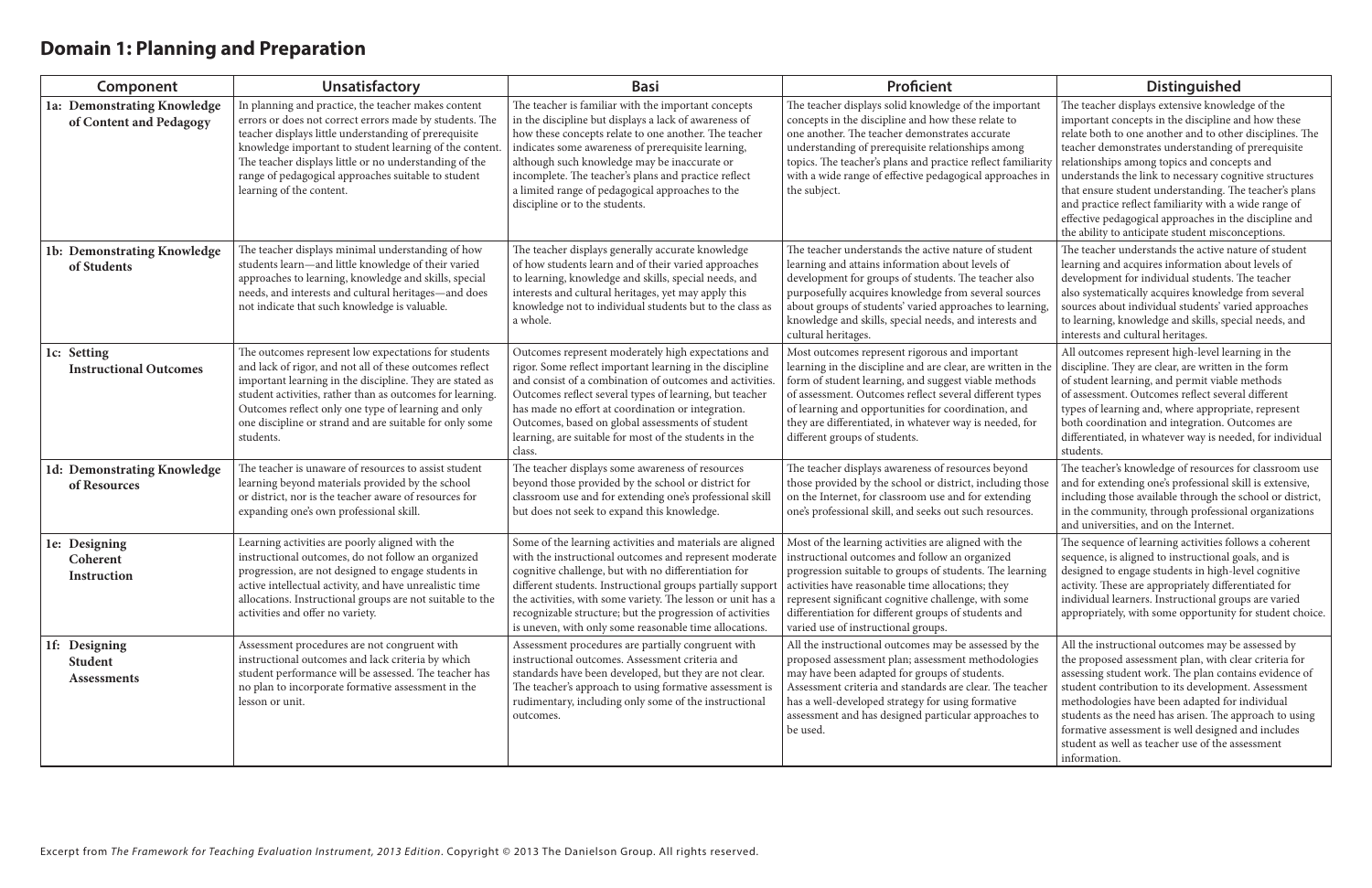#### **Domain 2: The Classroom Environment**

| Component                                                    | <b>Unsatisfactory</b>                                                                                                                                                                                                                                                                                                                                                                                       | <b>Basic</b>                                                                                                                                                                                                                                                                                                                                                                                                                                                                                                                                                                              | <b>Proficient</b>                                                                                                                                                                                                                                                                                                                                                                                                                                                                                                                                                     | <b>Distinguished</b>                                                                                                                                                                                                                                                                                                                                                                                                                |
|--------------------------------------------------------------|-------------------------------------------------------------------------------------------------------------------------------------------------------------------------------------------------------------------------------------------------------------------------------------------------------------------------------------------------------------------------------------------------------------|-------------------------------------------------------------------------------------------------------------------------------------------------------------------------------------------------------------------------------------------------------------------------------------------------------------------------------------------------------------------------------------------------------------------------------------------------------------------------------------------------------------------------------------------------------------------------------------------|-----------------------------------------------------------------------------------------------------------------------------------------------------------------------------------------------------------------------------------------------------------------------------------------------------------------------------------------------------------------------------------------------------------------------------------------------------------------------------------------------------------------------------------------------------------------------|-------------------------------------------------------------------------------------------------------------------------------------------------------------------------------------------------------------------------------------------------------------------------------------------------------------------------------------------------------------------------------------------------------------------------------------|
| 2a: Creating an Environment of<br><b>Respect and Rapport</b> | Patterns of classroom interactions, both between<br>teacher and students and among students, are mostly<br>negative, inappropriate, or insensitive to students' ages,<br>cultural backgrounds, and developmental levels. Student<br>interactions are characterized by sarcasm, put-downs,<br>or conflict. The teacher does not deal with disrespectful<br>behavior.                                         | Patterns of classroom interactions, both between<br>teacher and students and among students, are generally<br>appropriate but may reflect occasional inconsistencies,<br>favoritism, and disregard for students' ages, cultures,<br>and developmental levels. Students rarely demonstrate<br>disrespect for one another. The teacher attempts to<br>respond to disrespectful behavior, with uneven results.<br>The net result of the interactions is neutral, conveying<br>neither warmth nor conflict.                                                                                   | Teacher-student interactions are friendly and<br>demonstrate general caring and respect. Such<br>interactions are appropriate to the ages, cultures, and<br>developmental levels of the students. Interactions<br>among students are generally polite and respectful, and<br>students exhibit respect for the teacher. The teacher<br>responds successfully to disrespectful behavior among<br>students. The net result of the interactions is polite,<br>respectful, and business-like, though students may be<br>somewhat cautious about taking intellectual risks. | Classroom interactions between teacher and students<br>and among students are highly respectful, reflecting<br>genuine warmth, caring, and sensitivity to students as<br>individuals. Students exhibit respect for the teacher and<br>contribute to high levels of civility among all members<br>of the class. The net result is an environment where<br>all students feel valued and are comfortable taking<br>intellectual risks. |
| 2b: Establishing a Culture for<br>Learning                   | The classroom culture is characterized by a lack of<br>teacher or student commitment to learning, and/or<br>little or no investment of student energy in the task at<br>hand. Hard work and the precise use of language are<br>not expected or valued. Medium to low expectations<br>for student achievement are the norm, with high<br>expectations for learning reserved for only one or two<br>students. | The classroom culture is characterized by little<br>commitment to learning by the teacher or students. The<br>teacher appears to be only "going through the motions,"<br>and students indicate that they are interested in the<br>completion of a task rather than the quality of the work.<br>The teacher conveys that student success is the result of<br>natural ability rather than hard work, and refers only in<br>passing to the precise use of language. High expectations<br>for learning are reserved for those students thought to<br>have a natural aptitude for the subject. | The classroom culture is a place where learning is<br>valued by all; high expectations for both learning and<br>hard work are the norm for most students. Students<br>understand their role as learners and consistently<br>expend effort to learn. Classroom interactions support<br>learning, hard work, and the precise use of language.                                                                                                                                                                                                                           | The classroom culture is a cognitively busy place,<br>characterized by a shared belief in the importance of<br>learning. The teacher conveys high expectations for<br>learning for all students and insists on hard work;<br>students assume responsibility for high quality by<br>initiating improvements, making revisions, adding<br>detail, and/or assisting peers in their precise use of<br>language.                         |
| 2c: Managing Classroom<br>Procedures                         | Much instructional time is lost due to inefficient<br>classroom routines and procedures. There is little or<br>no evidence of the teacher's managing instructional<br>groups and transitions and/or handling of materials and<br>supplies effectively. There is little evidence that students<br>know or follow established routines, or that volunteers<br>or paraprofessionals have clearly defined tasks | Some instructional time is lost due to partially<br>effective classroom routines and procedures. The<br>teacher's management of instructional groups and<br>transitions, or handling of materials and supplies, or<br>both, are inconsistent, leading to some disruption<br>of learning. With regular guidance and prompting,<br>students follow established routines and volunteers and<br>paraprofessionals perform their duties.                                                                                                                                                       | There is little loss of instructional time due to effective<br>classroom routines and procedures. The teacher's<br>management of instructional groups and transitions,<br>or handling of materials and supplies, or both, are<br>consistently successful. With minimal guidance and<br>prompting, students follow established classroom<br>routines and volunteers and paraprofessionals<br>contribute to the class.                                                                                                                                                  | Instructional time is maximized due to efficient and<br>seamless classroom routines and procedures. Students<br>take initiative in the management of instructional<br>groups and transitions, and/or the handling of materials<br>and supplies. Routines are well understood and may be<br>initiated by students. Volunteers and paraprofessionals<br>make an independent contribution to the class.                                |
| 2d: Managing Student Behavior                                | There appear to be no established standards of conduct,<br>or students challenge them. There is little or no teacher<br>monitoring of student behavior, and response to<br>students' misbehavior is repressive or disrespectful of<br>student dignity.                                                                                                                                                      | Standards of conduct appear to have been established,<br>but their implementation is inconsistent. The teacher<br>tries, with uneven results, to monitor student behavior<br>and respond to student misbehavior.                                                                                                                                                                                                                                                                                                                                                                          | Student behavior is generally appropriate. The teacher<br>monitors student behavior against established standards<br>of conduct. Teacher response to student misbehavior is<br>consistent, proportionate, and respectful to students and<br>is effective.                                                                                                                                                                                                                                                                                                             | Student behavior is entirely appropriate. Students take<br>an active role in monitoring their own behavior and/<br>or that of other students against standards of conduct.<br>Teacher monitoring of student behavior is subtle<br>and preventive. The teacher's response to student<br>misbehavior is sensitive to individual student needs and<br>respects students' dignity.                                                      |
| 2e: Organizing Physical Space                                | The classroom environment is unsafe, or learning is not<br>accessible to many. There is poor alignment between<br>the arrangement of furniture and resources, including<br>computer technology, and the lesson activities.                                                                                                                                                                                  | The classroom is safe, and essential learning is accessible<br>to most students. The teacher makes modest use of<br>physical resources, including computer technology.<br>The teacher attempts to adjust the classroom furniture<br>for a lesson or, if necessary, to adjust the lesson to the<br>furniture, but with limited effectiveness.                                                                                                                                                                                                                                              | The classroom is safe, and students have equal access to<br>learning activities; the teacher ensures that the furniture<br>arrangement is appropriate to the learning activities and<br>uses physical resources, including computer technology,<br>effectively.                                                                                                                                                                                                                                                                                                       | The classroom environment is safe, and learning is<br>accessible to all students, including those with special<br>needs. The teacher makes effective use of physical<br>resources, including computer technology. The teacher<br>ensures that the physical arrangement is appropriate to<br>the learning activities. Students contribute to the use<br>or adaptation of the physical environment to advance<br>learning.            |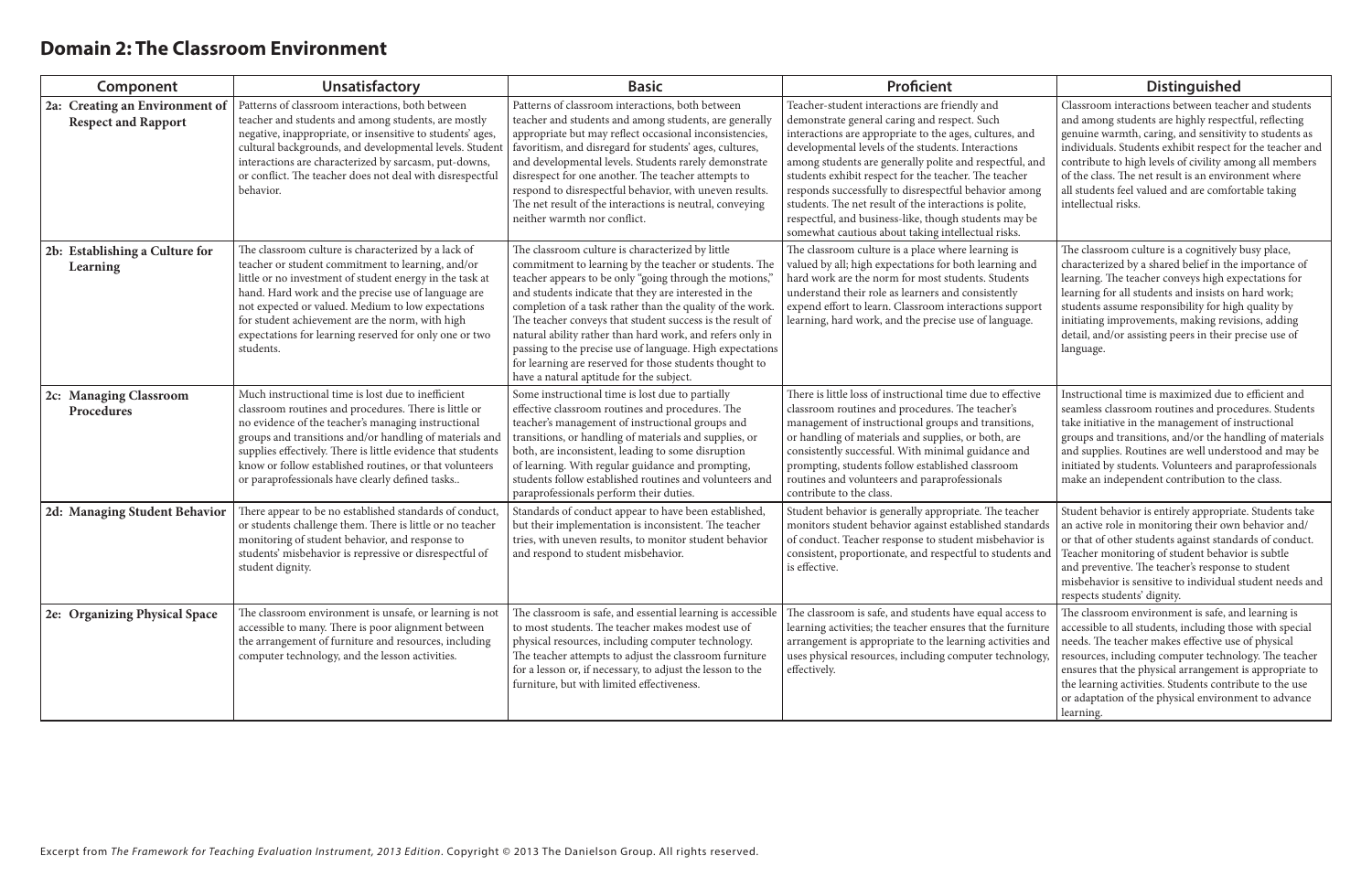acher links the instructional purpose of the lesson to the larger ulum; the directions and procedures are clear and anticipate le student misunderstanding. The teacher's explanation of content ough and clear, developing conceptual understanding through clear ding and connecting with students' interests. Students contribute nding the content by explaining concepts to their classmates and ting strategies that might be used. The teacher's spoken and written ge is expressive, and the teacher finds opportunities to extend ts' vocabularies, both within the discipline and for more general udents contribute to the correct use of academic vocabulary.

Acher uses a variety or series of questions or prompts to challenge ts cognitively, advance high-level thinking and discourse, and promote metacognition. Students formulate many questions, topics, challenge one another's thinking, and make unsolicited putions. Students themselves ensure that all voices are heard in the sion.

Ily all students are intellectually engaged in challenging content th well-designed learning tasks and activities that require complex ng by students. The teacher provides suitable scaffolding and nges students to explain their thinking. There is evidence of student initiation of inquiry and student contributions to the ation of important content; students may serve as resources for other. The lesson has a clearly defined structure, and the pacing lesson provides students the time needed not only to intellectually with and reflect upon their learning but also to consolidate their standing.

ment is fully integrated into instruction, through extensive use of five assessment. Students appear to be aware of, and there is some ce that they have contributed to, the assessment criteria. Questions sessments are used regularly to diagnose evidence of learning by lual students. A variety of forms of feedback, from both teacher and is accurate and specific and advances learning. Students self-assess onitor their own progress. The teacher successfully differentiates ction to address individual students' misunderstandings.

acher seizes an opportunity to enhance learning, building on a neous event or students' interests, or successfully adjusts and ntiates instruction to address individual student misunderstandings. an extensive repertoire of instructional strategies and soliciting and resources from the school or community, the teacher persists in ig effective approaches for students who need help.

#### **Domain 3: Instruction**

| Component                                                     | <b>Unsatisfactory</b>                                                                                                                                                                                                                                                                                                                                                                                                                                                       | <b>Basic</b>                                                                                                                                                                                                                                                                                                                                                                                                                                                                                                                                                                                                                                                                                                   | <b>Proficient</b>                                                                                                                                                                                                                                                                                                                                                                                                                                                                                                                                                                                                                                                                                                                                                         | Distinguished                                                                                                                                                                                                                                                                                                                                                                                                                                                                                                                  |
|---------------------------------------------------------------|-----------------------------------------------------------------------------------------------------------------------------------------------------------------------------------------------------------------------------------------------------------------------------------------------------------------------------------------------------------------------------------------------------------------------------------------------------------------------------|----------------------------------------------------------------------------------------------------------------------------------------------------------------------------------------------------------------------------------------------------------------------------------------------------------------------------------------------------------------------------------------------------------------------------------------------------------------------------------------------------------------------------------------------------------------------------------------------------------------------------------------------------------------------------------------------------------------|---------------------------------------------------------------------------------------------------------------------------------------------------------------------------------------------------------------------------------------------------------------------------------------------------------------------------------------------------------------------------------------------------------------------------------------------------------------------------------------------------------------------------------------------------------------------------------------------------------------------------------------------------------------------------------------------------------------------------------------------------------------------------|--------------------------------------------------------------------------------------------------------------------------------------------------------------------------------------------------------------------------------------------------------------------------------------------------------------------------------------------------------------------------------------------------------------------------------------------------------------------------------------------------------------------------------|
| 3a: Communicating with<br><b>Students</b>                     | The instructional purpose of the lesson is<br>unclear to students, and the directions and<br>procedures are confusing. The teacher's<br>explanation of the content contains major<br>errors and does not include any explanation<br>of strategies students might use. The teacher's<br>spoken or written language contains errors of<br>grammar or syntax. The teacher's academic<br>vocabulary is inappropriate, vague, or used<br>incorrectly, leaving students confused. | The teacher's attempt to explain the instructional<br>purpose has only limited success, and/or directions<br>and procedures must be clarified after initial student<br>confusion. The teacher's explanation of the content may<br>contain minor errors; some portions are clear, others<br>difficult to follow. The teacher's explanation does not<br>invite students to engage intellectually or to understand<br>strategies they might use when working independently.<br>The teacher's spoken language is correct but uses<br>vocabulary that is either limited or not fully appropriate<br>to the students' ages or backgrounds. The teacher rarely<br>takes opportunities to explain academic vocabulary. | The instructional purpose of the lesson is clearly<br>communicated to students, including where it is situated<br>within broader learning; directions and procedures are<br>explained clearly and may be modeled. The teacher's<br>explanation of content is scaffolded, clear, and accurate<br>and connects with students' knowledge and experience.<br>During the explanation of content, the teacher focuses,<br>as appropriate, on strategies students can use when<br>working independently and invites student intellectual<br>engagement. The teacher's spoken and written language<br>is clear and correct and is suitable to students' ages and<br>interests. The teacher's use of academic vocabulary is<br>precise and serves to extend student understanding. | The teacher links the instructional purpose of t<br>curriculum; the directions and procedures are<br>possible student misunderstanding. The teacher<br>is thorough and clear, developing conceptual ur<br>scaffolding and connecting with students' inter-<br>to extending the content by explaining concept<br>suggesting strategies that might be used. The te<br>language is expressive, and the teacher finds op<br>students' vocabularies, both within the disciplir<br>use. Students contribute to the correct use of ac |
| 3b: Using Questioning<br>and Discussion<br><b>Techniques</b>  | The teacher's questions are of low cognitive<br>challenge, with single correct responses, and<br>are asked in rapid succession. Interaction<br>between the teacher and students is<br>predominantly recitation style, with the<br>teacher mediating all questions and answers;<br>the teacher accepts all contributions without<br>asking students to explain their reasoning.<br>Only a few students participate in the<br>discussion.                                     | The teacher's questions lead students through a single<br>path of inquiry, with answers seemingly determined in<br>advance. Alternatively, the teacher attempts to ask some<br>questions designed to engage students in thinking, but<br>only a few students are involved. The teacher attempts to<br>engage all students in the discussion, to encourage them<br>to respond to one another, and to explain their thinking,<br>with uneven results.                                                                                                                                                                                                                                                            | While the teacher may use some low-level questions, he<br>poses questions designed to promote student thinking<br>and understanding. The teacher creates a genuine<br>discussion among students, providing adequate time for<br>students to respond and stepping aside when doing so<br>is appropriate. The teacher challenges students to justify<br>their thinking and successfully engages most students in<br>the discussion, employing a range of strategies to ensure<br>that most students are heard.                                                                                                                                                                                                                                                              | The teacher uses a variety or series of questions<br>students cognitively, advance high-level thinkir<br>and promote metacognition. Students formulat<br>initiate topics, challenge one another's thinking<br>contributions. Students themselves ensure that<br>discussion.                                                                                                                                                                                                                                                    |
| 3c: Engaging Students in<br>Learning                          | The learning tasks/ activities, materials<br>and, resources are poorly aligned with the<br>instructional outcomes, or require only rote<br>responses, with only one approach possible.<br>The groupings of students are unsuitable to<br>the activities. The lesson has no clearly defined<br>structure, or the pace of the lesson is too slow<br>or rushed.                                                                                                                | The learning tasks and activities are partially aligned<br>with the instructional outcomes but require only<br>minimal thinking by students and little opportunity for<br>them to explain their thinking, allowing most students<br>to be passive or merely compliant. The groupings of<br>students are moderately suitable to the activities. The<br>lesson has a recognizable structure; however, the pacing<br>of the lesson may not provide students the time needed<br>to be intellectually engaged or may be so slow that many<br>students have a considerable amount of "down time."                                                                                                                    | The learning tasks and activities are fully aligned<br>with the instructional outcomes and are designed<br>to challenge student thinking, inviting students to<br>make their thinking visible. This technique results in<br>active intellectual engagement by most students with<br>important and challenging content and with teacher<br>scaffolding to support that engagement. The groupings<br>of students are suitable to the activities. The lesson has a<br>clearly defined structure, and the pacing of the lesson is<br>appropriate, providing most students the time needed to<br>be intellectually engaged.                                                                                                                                                    | Virtually all students are intellectually engaged<br>through well-designed learning tasks and activi<br>thinking by students. The teacher provides suita<br>challenges students to explain their thinking. T<br>some student initiation of inquiry and student<br>exploration of important content; students may<br>one another. The lesson has a clearly defined sti<br>of the lesson provides students the time needed<br>engage with and reflect upon their learning but<br>understanding.                                  |
| 3d: Using Assessment in<br>Instruction                        | Students do not appear to be aware of the<br>assessment criteria, and there is little or no<br>monitoring of student learning; feedback is<br>absent or of poor quality. Students do not<br>engage in self- or peer assessment,.                                                                                                                                                                                                                                            | Students appear to be only partially aware of the<br>assessment criteria, and the teacher monitors student<br>learning for the class as a whole. Questions and<br>assessments are rarely used to diagnose evidence of<br>learning. Feedback to students is general, and few<br>students assess their own work                                                                                                                                                                                                                                                                                                                                                                                                  | Students appear to be aware of the assessment criteria,<br>and the teacher monitors student learning for groups<br>of students. Questions and assessments are regularly<br>used to diagnose evidence of learning. Teacher feedback<br>to groups of students is accurate and specific; some<br>students engage in self-assessment                                                                                                                                                                                                                                                                                                                                                                                                                                          | Assessment is fully integrated into instruction,<br>formative assessment. Students appear to be aw<br>evidence that they have contributed to, the asse<br>and assessments are used regularly to diagnose<br>individual students. A variety of forms of feedb<br>peers, is accurate and specific and advances lear<br>and monitor their own progress. The teacher su<br>instruction to address individual students' misu                                                                                                        |
| 3e: Demonstrating<br><b>Flexibility and</b><br>Responsiveness | The teacher ignores students' questions; when<br>students have difficulty learning, the teacher<br>blames them or their home environment<br>for their lack of success. The teacher makes<br>no attempt to adjust the lesson even when<br>students don't understand the content.                                                                                                                                                                                             | The teacher accepts responsibility for the success of all<br>students but has only a limited repertoire of strategies to<br>use. Adjustment of the lesson in response to assessment<br>is minimal or ineffective.                                                                                                                                                                                                                                                                                                                                                                                                                                                                                              | The teacher successfully accommodates students'<br>questions and interests. Drawing on a broad repertoire<br>of strategies, the teacher persists in seeking approaches<br>for students who have difficulty learning. If impromptu<br>measures are needed, the teacher makes a minor<br>adjustment to the lesson and does so smoothly.                                                                                                                                                                                                                                                                                                                                                                                                                                     | The teacher seizes an opportunity to enhance le<br>spontaneous event or students' interests, or suc<br>differentiates instruction to address individual<br>Using an extensive repertoire of instructional st<br>additional resources from the school or commu<br>seeking effective approaches for students who r                                                                                                                                                                                                               |